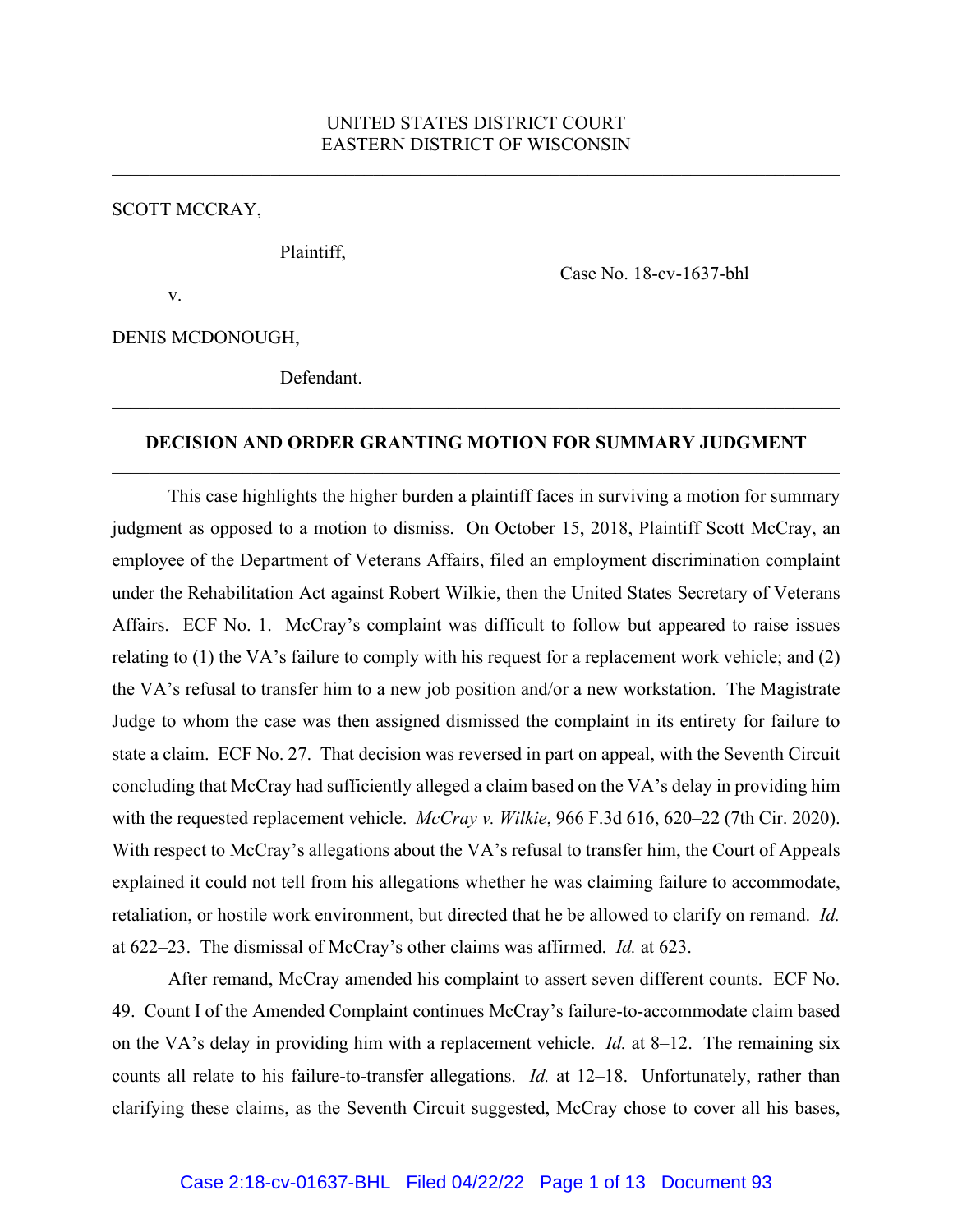asserting claims for failure to accommodate, retaliation, and hostile work environment based on both the VA's alleged failures to transfer him to a new position and to a new office location. *See id.*

Following these pleading amendments, the parties conducted discovery and, on July 23, 2021, the Defendant moved for summary judgment. ECF No. 57. McCray responded with an Opposition that relies on a series of conclusory assertions, but without developing specific factual evidence to support his contentions. Because the parties are no longer at the pleading stage, this effort falls short. With McCray having failed to come forward with evidence sufficient to create a genuine issue of material fact, his claims fail, and the Defendant's motion for summary judgment will be granted.

### **FACTUAL BACKGROUND**

Scott McCray is a Milwaukee resident and United States Army veteran who started a second stint working at the United States Department of Veterans Affairs<sup>[1](#page-1-0)</sup> in 2004. ECF No. 49 at 2, 3–5; ECF No. 71-2 at 1. He has held positions at the VA as a Social Science Program Specialist and Mental Health Case Manager. ECF No. 71-2 at 1. As a case manager, he provides drug and alcohol counseling, assists veterans in obtaining VA benefits, makes in-home visits in atrisk neighborhoods, and transports veterans for their clinical appointments. *Id.*

According to McCray, he sustained physical injuries to both of his knees during his time in the military. ECF No. 49 at 4. He also claims to suffer from post-traumatic stress disorder and other diagnosed mental conditions. *Id.* At the same time, he insists he does not need reasonable accommodations to do his job. ECF No. 60-2 at 2; ECF No. 61-1 at 17; ECF No. 71-2 at 1; ECF No. 77 at 4.

The VA provides McCray with a vehicle for his job. ECF No. 71-2 at 2. In 2007, McCray was assigned a Chevy Uplander. *Id.* Five years later, in or around July 2012, he became dissatisfied with the Chevy and asked his supervisor for a different vehicle. *Id.* at 3. According to McCray, he made the request because driving the Chevy was exacerbating his previously injured left knee. ECF No. 77 at 5–6.

In response, McCray's superiors referred him to the VA's Ergonomics Department. *Id.* at 6. On or about October 16, 2012, Ergonomics Specialist Christina Orr evaluated the Chevy. ECF

<span id="page-1-0"></span><sup>&</sup>lt;sup>1</sup> Defendant Denis McDonough, the United States Secretary of Veterans Affairs, is the designated representative of the agency. *See* ECF No. 49 at 3.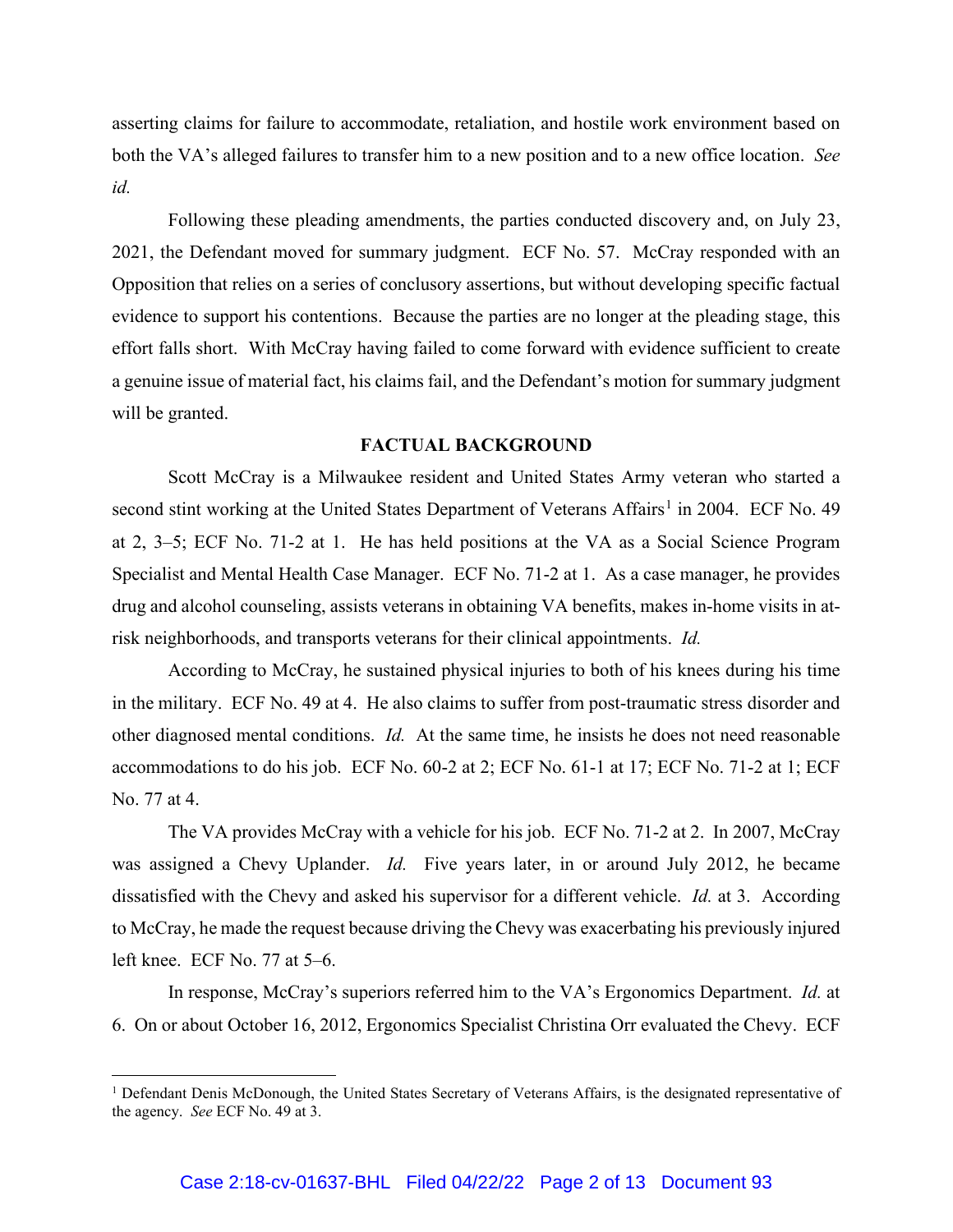No. 49 at 6. According to McCray, Orr concluded that the Chevy's lack of leg room was causing McCray's knee pain. ECF No. 77 at 17. Orr's assessment did not prompt any progress on McCray's request for a different vehicle. ECF No. 49 at 6.

The next month, McCray told the VA motor pool that the Chevy was exhibiting mechanical problems. ECF No. 71-2 at 3. The motor pool inspected the vehicle but did not find any problems. *Id.* Despite this, McCray maintains that the mechanical problems persisted and over time a hole developed in the floor of the vehicle. ECF No. 49 at 6; ECF No. 67-4 at 1.

Later in November 2012, McCray followed up about his vehicle request with his supervisor, Dr. Erin Williams, who in turn followed up with the motor pool. ECF No. 71-2 at 3. Finally, on December 12, 2012, McCray was offered a replacement vehicle, *id.*, a 2001 Dodge Caravan with 65,500 miles. ECF No. 49 at 6–7.

McCray was not happy with the Dodge. He insists it was too small, had a cracked windshield, no back brakes, a malfunctioning steering system, inoperable windshield wipers, visible rust, and a horn that did not work. ECF No. 49 at 6–7; ECF No. 77 at 9–12. He contends he initially refused to accept the Dodge, and then only did so on the understanding that he would only have to drive it for about two weeks. ECF No. 49 at 7; ECF No. 71-2 at 3. But McCray was stuck with the Dodge for the next six months, during which time he says he kept following up with his supervisor about getting another replacement. ECF No. 49 at 7; ECF No. 77 at 12–18.

On or around June 1, 2013, McCray told Williams he was going to file an Equal Employment Opportunity (EEO) complaint, in part because of the VA's failure to provide him with a vehicle that accommodated his disabilities. ECF No. 49 at 7. According to McCray, Williams attempted to dissuade him from filing an EEO complaint with promises of a promotion. ECF No. 77 at 17. Then, on June 19, 2013, McCray finally received a new Chevy Uplander as a replacement vehicle. ECF No. 71-2 at 4. This vehicle appears to have satisfied him. *Id.*

On August 6, 2013, McCray initiated an EEO complaint against Williams for the delay in his vehicle reassignment. ECF No. 60-1 at 1; ECF No. 67-5 at 5. This was not the first time McCray had filed an EEO complaint against Williams. McCray's Amended Complaint refers to at least one "earlier EEO complaint," ECF No. 49 at 7, an apparent reference to a September 2011 EEO complaint made less than a year after Williams had become McCray's supervisor. *See* ECF No. 67-5 at 7. Following the September 2011 EEO complaint, Williams was temporarily replaced as McCray's supervisor, but later resumed her supervisory role over McCray in or after February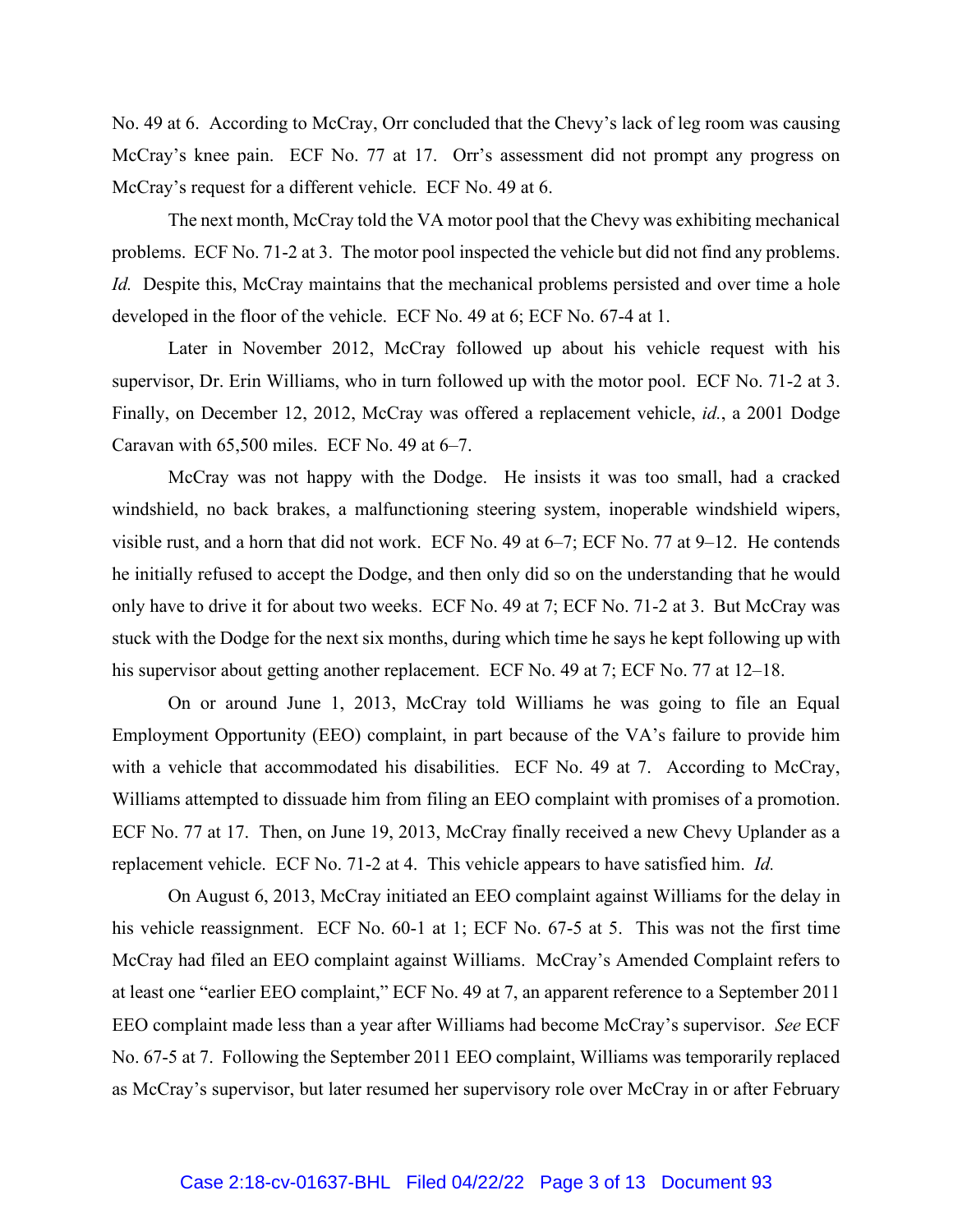2012. *Id.* McCray's requests for a different vehicle started about six months later. ECF No. 77 at 5–6.

During an October 11, 2013 mediation on his EEO complaints, McCray contends that a VA employee made hostile and unfair comments toward him. ECF No. 49 at 7–8. He subsequently requested a transfer to a different position within the VA, on the basis that he was finding it too difficult to work in an environment where he was subjected to discrimination and retaliation for filing complaints. ECF No. 49 at 7–8; ECF No. 77 at 9. He linked these difficulties to his ongoing PTSD and reports experiencing panic attacks at work during October 2013. ECF No. 49 at 7–8; ECF No. 77 at 9. By November 22, 2013, McCray had learned that his request to transfer to a different position had been or would be denied. ECF No. 49 at 8; ECF No. 71-2 at 5.

On the same day McCray heard that he would not receive a position transfer, he made a new request—this time, for a transfer to a different workstation within the building where he worked. ECF No. 71-2 at 5. His basis for this request was that he needed a reasonable accommodation for his PTSD and other mental conditions that were being exacerbated by his work environment. ECF No. 49 at 8; ECF No. 71-2 at 5. This request was also denied. ECF No. 71-2 at 5.

In lieu of transferring McCray to a different position and/or workstation, the VA assigned him a new supervisor and barred his previous supervisor from attending meetings with him. ECF No. 67-5 at 8. McCray was also excused from attending certain meetings for two years. ECF No. 77 at 18.

#### **SUMMARY JUDGMENT STANDARD**

Summary judgment is appropriate if the record shows there are no genuine issues of material fact and the moving party is entitled to judgment as a matter of law. Fed. R. Civ. P. 56(a). At summary judgment, the Court must determine whether "there are any genuine factual issues that properly can be resolved only by a finder of fact because they may reasonably be resolved in favor of either party." *Anderson v. Liberty Lobby, Inc.*, 477 U.S. 242, 250 (1986). A fact is "material" if, under the governing law, it could have an effect on the outcome of the lawsuit. *Id.* at 248; *Contreras v. City of Chicago*, 119 F.3d 1286, 1291–92 (7th Cir. 1997). A dispute over a material fact is "genuine" only if a reasonable trier of fact could find in favor of the non-moving party on the evidence presented. *Anderson*, 477 U.S. at 248.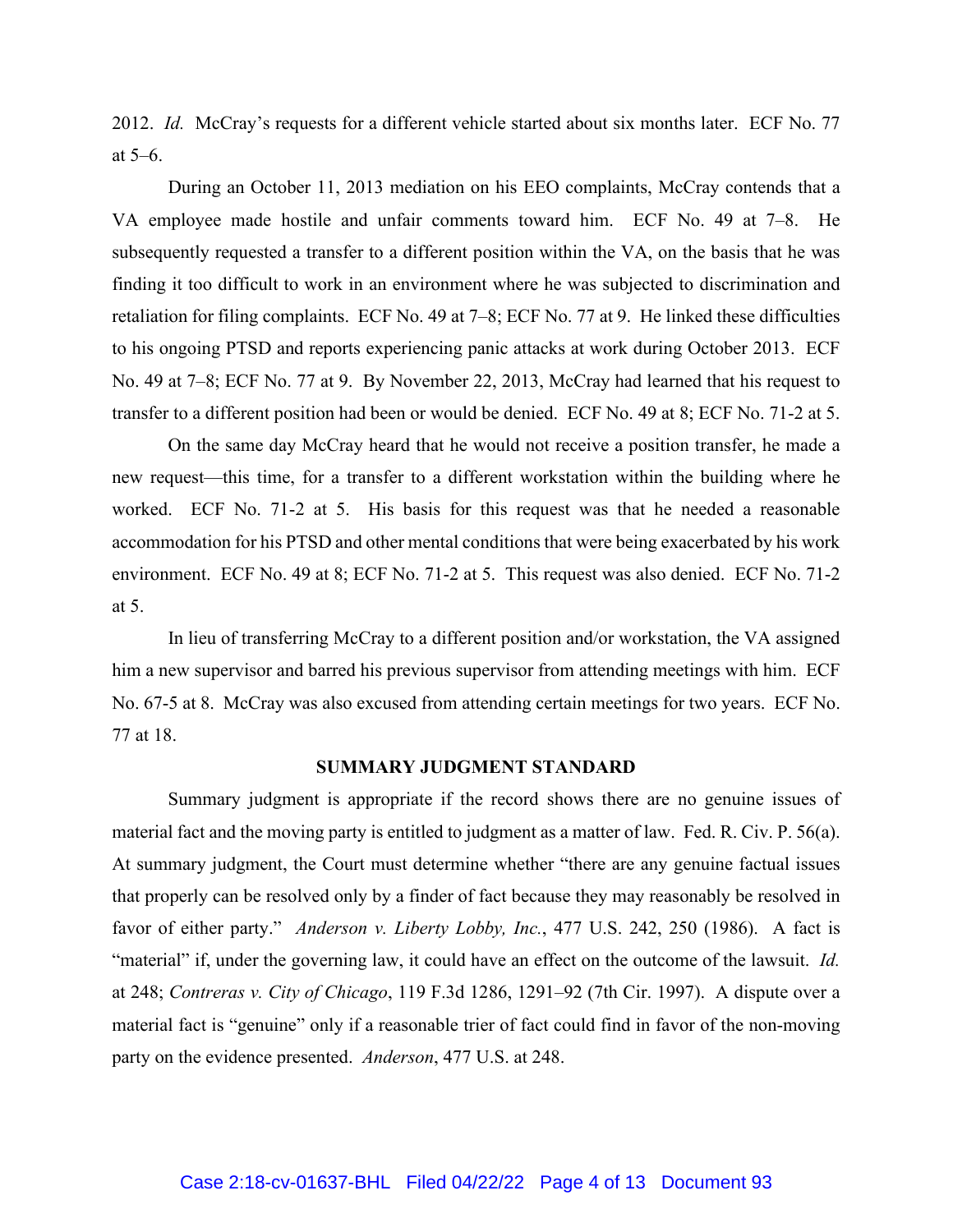The moving party bears the burden of proving the absence of any genuine issues of material fact. *Celotex Corp. v. Catrett*, 477 U.S. 317, 322–23 (1986). To survive a properly supported summary judgment motion, the non-moving party must "submit evidentiary materials that set forth specific facts showing that there is a genuine issue for trial." *Siegel v. Shell Oil Co.*, 612 F.3d 932, 937 (7th Cir. 2010) (citations omitted). "Evidence relied upon must be of a type that would be admissible at trial." *Peters v. Dielectric Corp.*, No. 18-CV-811, 2019 WL 5298244, at \*4 (E.D. Wis. Oct. 17, 2019) (citing *Gunville v. Walker*, 583 F.3d 979, 985 (7th Cir. 2009)). If the parties assert different views of the facts, the Court must view the record in the light most favorable to the non-moving party. *E.E.O.C. v. Sears, Roebuck & Co.*, 233 F.3d 432, 437 (7th Cir. 2000). At the summary judgment stage, for any specific issues where "the nonmovant [would be] the party with the ultimate burden of proof at trial, that party retains its burden of producing evidence which would support a reasonable jury verdict." *Peters*, 2019 WL 5298244, at \*4 (citing *Celotex Corp.*, 477 U.S. at 324).

### **ANALYSIS**

# **I. McCray's Assertions About His Disabilities Do Not Create a Triable Issue of Fact on His Failure-to-Accommodate Claims.**

To proceed with a failure-to-accommodate claim under the Americans with Disabilities Act, a plaintiff must come forward with evidence sufficient to establish that: (1) he is a qualified individual with a disability; (2) his employer was aware of the disability; and (3) his employer failed to reasonably accommodate the disability. *Brumfield v. City of Chicago*, 735 F.3d 619, 631 (7th Cir. 2013) (citing *E.E.O.C. v. Sears, Roebuck & Co.*, 417 F.3d 789, 797 (7th Cir. 2005); *Kotwica v. Rose Packing Co.*, 637 F.3d 744, 747–48 (7th Cir. 2011)). While McCray's claims arise under the Rehabilitation Act rather than the ADA, the same elements apply. "The Rehabilitation Act incorporates the standards of the Americans with Disabilities Act in determining whether an employer has discriminated against its employee, and so [courts] look to cases decided under both statutes in evaluating an employer's compliance with [its duty to provide reasonable accommodations]." *McCray*, 966 F.3d at 621 (citing 29 U.S.C.A. § 794(d)) (citations omitted).

While McCray properly alleged the elements of his failure-to-accommodate claim, his proof at summary judgment falls short. With respect to the first element, McCray asserts that he is a qualified individual with a disability under the Rehabilitation Act, but he lacks evidence to support this assertion. Moreover, in explicit contradiction of his own claim, he admits that he does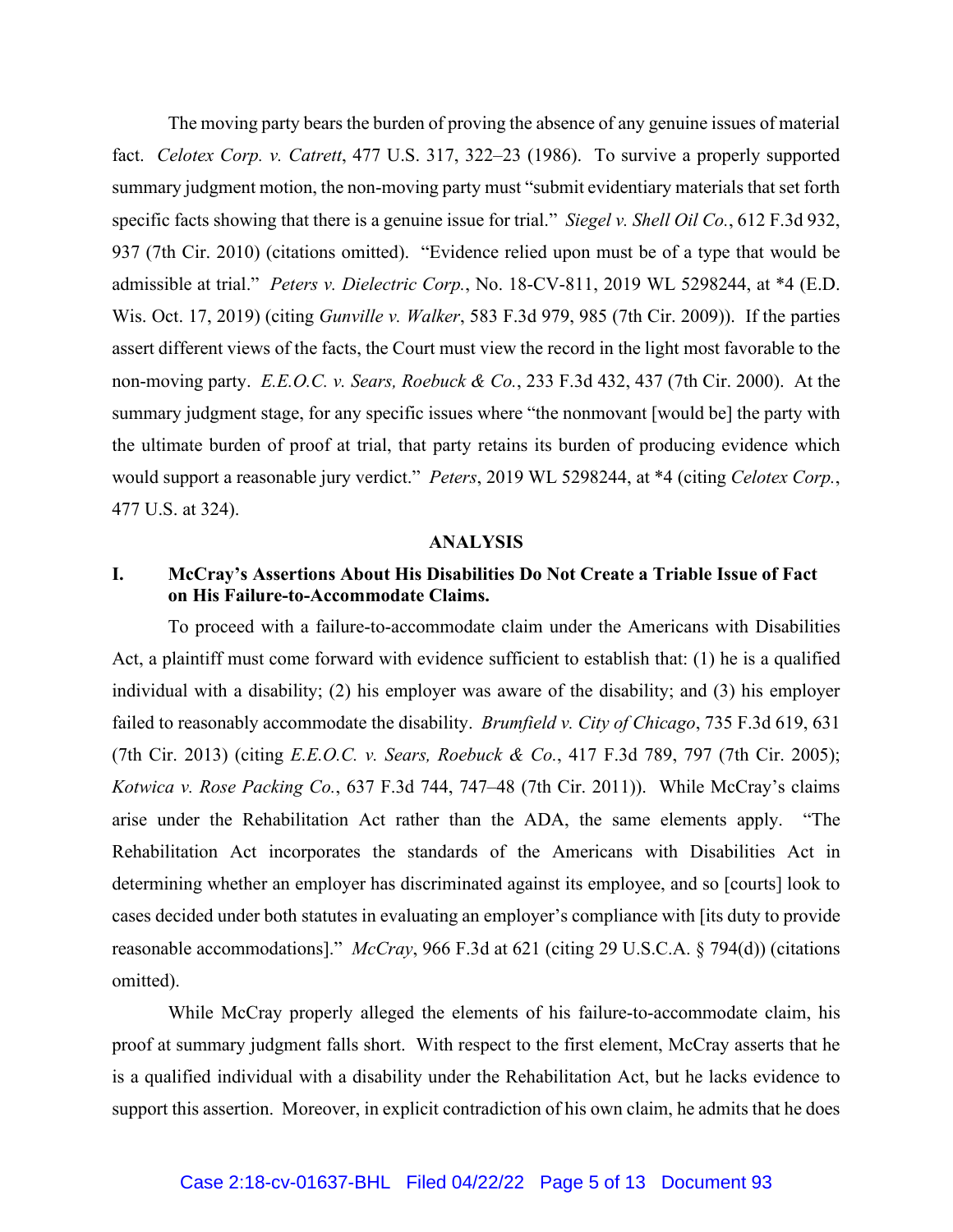not require any sort of accommodation to do his job. His lack of proof and his admissions are each independently sufficient to defeat his failure-to-accommodate claim at summary judgment.

### **A. McCray Has Not Shown He Has a Disability Under the Rehabilitation Act.**

The parties agree that McCray is a "qualified individual" under the Rehabilitation Act, but they disagree about whether he is a "qualified individual *with a disability*." *See* ECF No. 62 at 6– 9 (emphasis added). "To succeed on a claim under the Rehabilitation Act, a plaintiff 'must meet the threshold burden of establishing that he is "disabled" within the meaning of the statute.'" *Stein v. Ashcroft*, 284 F.3d 721, 724 (7th Cir. 2002) (quoting *Roth v. Lutheran Gen. Hosp.*, 57 F.3d 1446, 1454 (7th Cir. 1995)). Under the statute, a "disability" is "a physical or mental impairment that substantially limits one or more major life activities of [an] individual" "as compared to most people in the general population." 29 U.S.C. § 705(9) (referencing 42 U.S.C. § 12102(1)); 29 C.F.R. § 1630.2(j)(1)(ii). A person with a record of such an impairment or who is regarded as someone who has such an impairment is also a person with a disability under the Rehabilitation Act. *See* 42 U.S.C. § 12102(1).

To show that he has disabilities, McCray cites his VA disability ratings, which are used by the VA to determine McCray's compensation benefits. *See, e.g.*, ECF No. 67-2 at 2 ("Mr. McCray is classified as a 100% disabled veteran with permanent and total disabilities by the same agency (VA) that denies that he is disabled."); ECF No. 67-5 at 1–2 ("I have BOTH service-connected mental disabilities - PTSD, Major Depression, and Anxiety and Adjustment Disorder - and serviceconnected physical disabilities – 10% disabled on big left toe from duties, 10% for each ankle, total and permanent flat fee at 50% disabled, 10% disabled in both knees due to arthritis and trauma, Osgood Schlatter's disease in my left knee, 20% lower back injury with arthritis on my spine, and 20% disabled in my right shoulder, with a torn rotator cuff and impingement."). But McCray does not build upon these ratings or explain why they would support a jury finding that he is disabled within the meaning of the Rehabilitation Act. These failures are fatal to his claim at summary judgment.

The mere fact that McCray has these disability ratings is, without further support, insufficient to show he is a "qualified individual with a disability" within the meaning of the ADA or Rehabilitation Act. The VA's percentage ratings are not a mechanism for measuring how much someone's major life activities are substantially limited by a disability within the meaning of the statutes that McCray invokes. Rather, these ratings "represent as far as can practicably be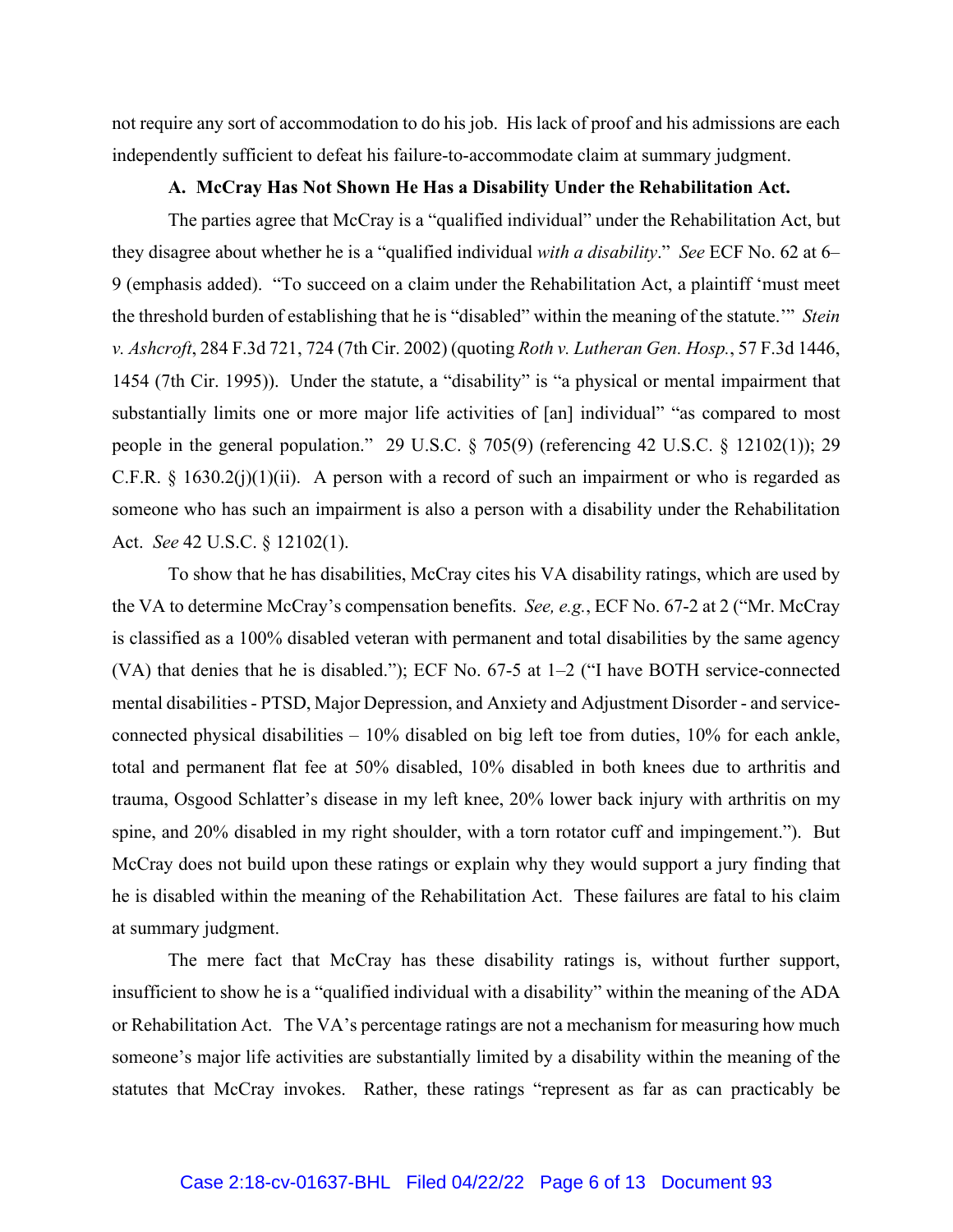determined the average impairment in earning capacity resulting from . . . diseases and injuries [incident to military service] and their residual conditions in civil occupations." 38 C.F.R. § 4.1. Accordingly, a plaintiff cannot rely on his VA disability classification to show a disability under the ADA or Rehabilitation Act. *See, e.g.*, *Mosley v. Potter*, No. H-08-484, 2009 WL 3672830, at \*4 (S.D. Tex. Nov. 2, 2009) ("The Veterans Administration ratings . . . are assessed pursuant to a standard entirely different from that imposed by the Rehabilitation Act (which incorporates the ADA standards), and are therefore insufficient to create a genuine issue of fact that Plaintiff is disabled under the Rehabilitation Act." (citations omitted)); *Burkhart v. Intuit, Inc.*, No. CV-07- 675-TUC-CKJ, 2009 WL 528603, at \*15 (D. Ariz. Mar. 2, 2009) ("To the extent Plaintiff relies on his 30% disability rating by the Veterans Administration as evidence that he is disabled under the ADA, that reliance is misplaced." (citations omitted)).

Even if this Court were to assume that McCray's VA percentage ratings were somehow indicative of disability under the ADA, his assertions about them remain conclusory and lack the specificity required at the summary judgment stage. McCray says he is "10% disabled in both knees due to arthritis and trauma," and that he has "Osgood Schlatter's disease in [his] left knee." ECF No. 67-5 at 1. But what does this mean? McCray does not elaborate. And what does it mean to be "a 100% disabled veteran with several permanent and total disabilities"? ECF No. 67-2 at 1. This latter assertion is especially unhelpful given that McCray simultaneously says he is particularly good at his job and needs no accommodation to do it. *See, e.g.*, ECF No. 61-1 at 17. To prevail at summary judgment, McCray needed to show that there is a triable issue of fact as to whether his major life activities are limited in a substantial way in comparison with the general population, but he has come forward with insufficient evidence to allow a reasonable jury to draw this conclusion. At most, evidence of McCray's VA ratings would leave a jury to engage in improper guesswork and speculation.

McCray goes on to say that his "physical disabilities limit [his] ability to bend, stoop, climb, reach, twist, carry, sleep, walk, and concentrate, and [his] mental disabilities limit [his] concentration as well." ECF No. 67-5 at 2. Again, summary judgment demands more than this kind of conclusory statement. "Vague assertions of difficulty performing a major life activity do not create a genuine issue of material fact, particularly when unaccompanied by any evidence that the limitation is substantial compared to that of other adults." *Fredricksen v. United Parcel Serv., Co.*, 581 F.3d 516, 522–23 (7th Cir. 2009) (citing *Burks v. Wis. DOT*, 464 F.3d 744, 756–57 (7th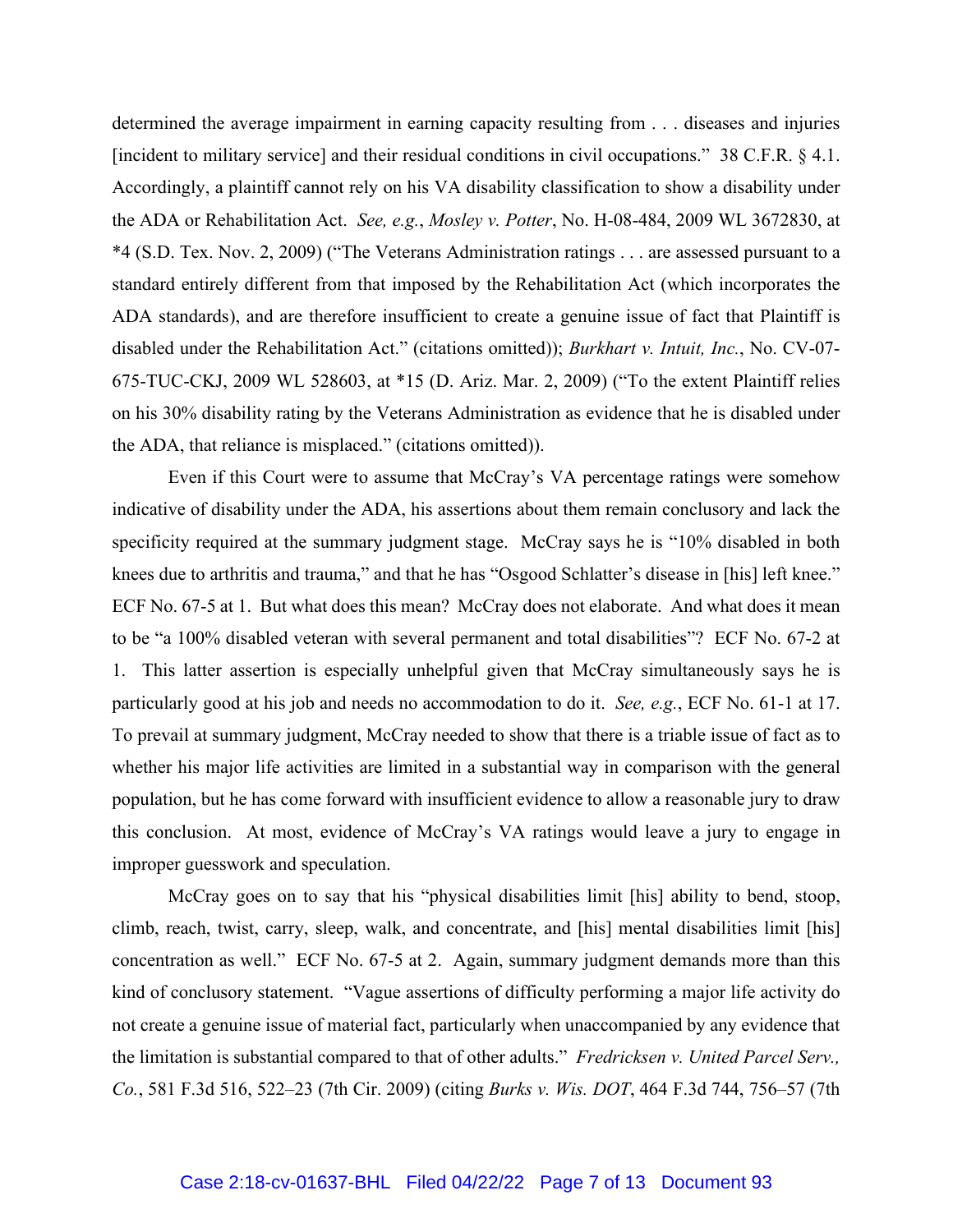Cir. 2006)). In *Fredricksen*, the Seventh Circuit held that the plaintiff did not create a material dispute about his disability under the ADA because, even though it was clear from his testimony that his leukemia-related fatigue impaired his ability to walk to some degree, he did not establish that his difficulties rose "to the level of substantial limitation." 581 F.3d at 522 ("Although Fredricksen may occasionally get winded when walking up stairs or grow tired while grocery shopping, he did not demonstrate that his ability to walk diverged significantly from that of the general population."). Fredricksen also contended his leukemia, compounded with chronic sinusitis, substantially limited his ability to breathe. *Id.* He testified that "because of his enlarged spleen . . . he could not 'get a full breath' and 'under certain conditions' was unable 'to sustain any exertion in the way that an average person would be able to.'" *Id.* The Seventh Circuit rejected this too, citing an "absence of any evidence showing that [Fredricksen's] difficulty breathing was substantial." *Id.* at 523 (citations omitted).

The Western District of Wisconsin ruled similarly in *Bluestein v. Central Wisconsin Anesthesiology, S.C.*, 986 F. Supp. 2d 937 (W.D. Wis. 2013), *aff'd*, 769 F.3d 944 (7th Cir. 2014). The plaintiff in that case cited several ailments—including ischiogluteal bursitis, proximal hamstring tendonopathy, and sciatica—that she claimed affected her ability to move, stand, sit, walk, sleep, lift objects, and take care of herself. 986 F. Supp. 2d at 946. But the court held, "Plaintiff has not proposed any facts at all about her condition and she speaks only in the broadest terms of how the condition limits any of her major life activities. It may be true that her conditions affect some of her activities of daily living, but she has failed to show not only how they affect her but whether the effect is 'substantial,' rather than slight or moderate." 986 F. Supp. 2d at 946; *cf. E.E.O.C. v. AutoZone, Inc.*, 630 F.3d 635, 644 (7th Cir. 2010) ("Here, in contrast to the circumstances in *Fredricksen* . . . , [the allegedly disabled party and his spouse] each testified about specific activities and instances that caused [him] pain, the cumulative effect of which demonstrates what could easily be considered a 'substantial' limitation."). Like the plaintiff's claims in *Bluestein*, McCray's assertions about his impairments are vague and unsupported. He does not demonstrate that his difficulties with his knee injuries or his mental disorders diverge significantly from those of the general population, or that they are substantial rather than slight or moderate.

McCray's supposed trump card in this analysis is the Seventh Circuit's remand of his case. ECF No. 67-1 at 7. In that decision the Court stated, "Like the district court, we have no difficulty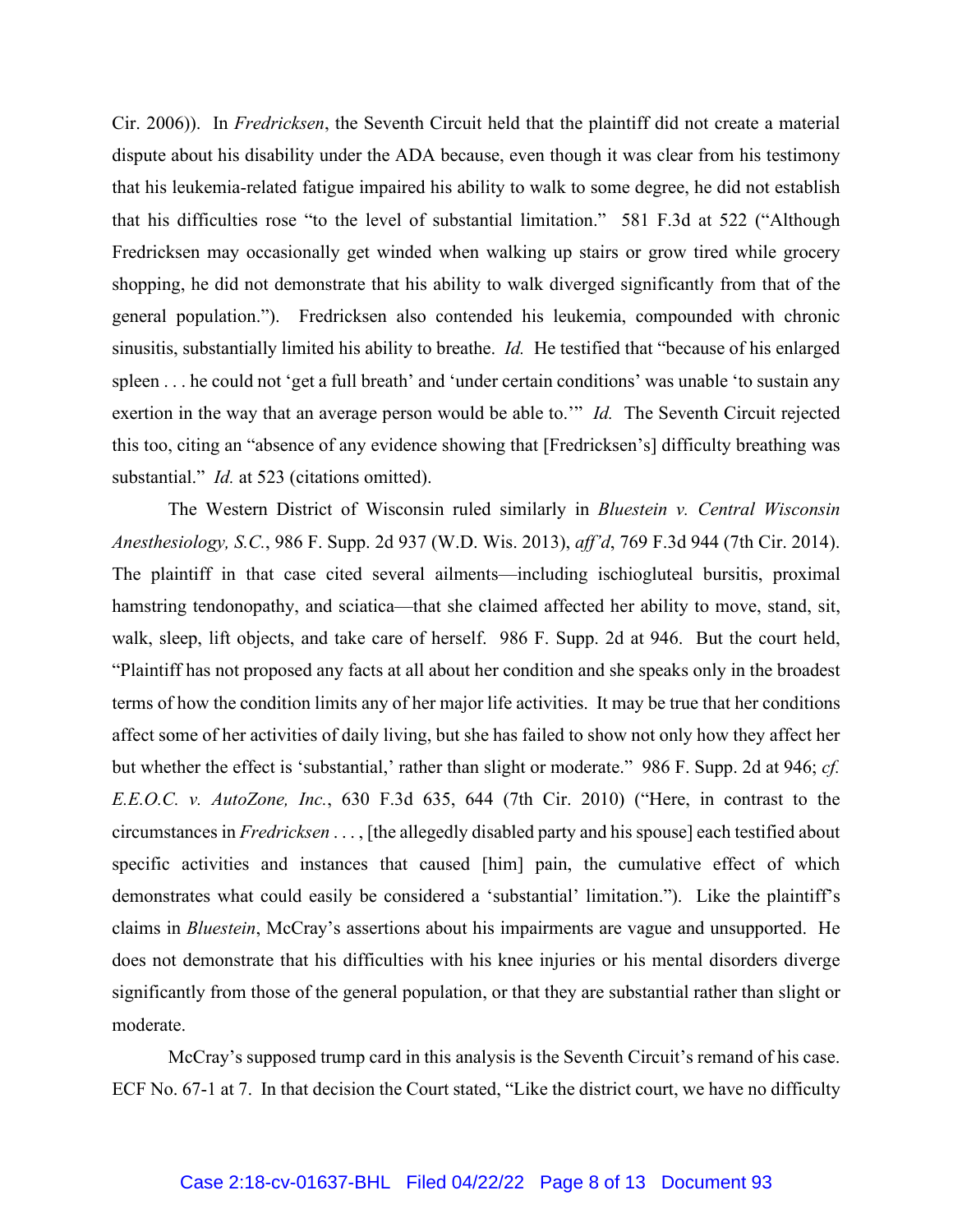assuming that McCray was a qualified individual with a disability and as such was entitled to a reasonable accommodation for that disability." 966 F.3d at 621. But that assumption was appropriate because the case was at the pleading stage. When deciding a Rule 12(b)(6) motion to dismiss, courts must assume the truth of the allegations in the complaint. Those same assumptions cannot be made at the summary judgment stage, where a plaintiff is put to his or her proof. *Siegel*, 612 F.3d at 937.

### **B. McCray Has Not Shown He Was Denied a Reasonable Accommodation.**

Even if McCray had come forward with evidence sufficient to create a triable issue on the first two elements, his failure-to-accommodate claim would still collapse because he has not shown he was denied a reasonable accommodation. While McCray raises triable issues regarding the VA's delay in replacing his vehicle and whether the VA was actively engaging with McCray to timely resolve the problems he reported having, *see* ECF No. 67-1 at 8–10, he dooms his claim by admitting *he does not actually need an accommodation*. He makes this damning admission repeatedly: in an administrative affidavit, ECF No. 60-2 at 2, at his deposition, ECF No. 61-1 at 17, in his response to Defendant's Statement of Facts, ECF No. 71-2 at 1, and in his own Statement of Facts, ECF No. 77 at 4.

In the face of these repeated concessions, McCray nevertheless asks for accommodations anyway. This misunderstands the law. The Rehabilitation Act does not extend a remedy for the denial of accommodations that are not reasonably necessary to allow the plaintiff to perform his job. Rather, the statute empowers disabled individuals to bring suit when they are denied accommodations reasonably necessary for their disabilities. *See* 29 C.F.R. 1630.2(o)(1)(ii) (defining "reasonable accommodation" as "[m]odifications or adjustments to the work environment . . . that enable an individual with a disability who is qualified to perform the essential functions of that position"); *Hooper v. Proctor Health Care Inc.*, 804 F.3d 846, 852 (7th Cir. 2015) ("A plaintiff cannot state a failure to accommodate claim if 'she was able to perform all essential functions of her job without regard to her physical or mental limitations."' (citing *Brumfield*, 735 F.3d at 632)). McCray treats the law as a tool for securing any accommodation he wants, even ones he acknowledges are not required for him to do his job, as long as they pass the test of being "reasonable." That is simply not the law.

For any and all of these reasons, McCray's failure-to-accommodate claims—about the vehicle, the position, and the workstation—cannot survive Defendant's motion for summary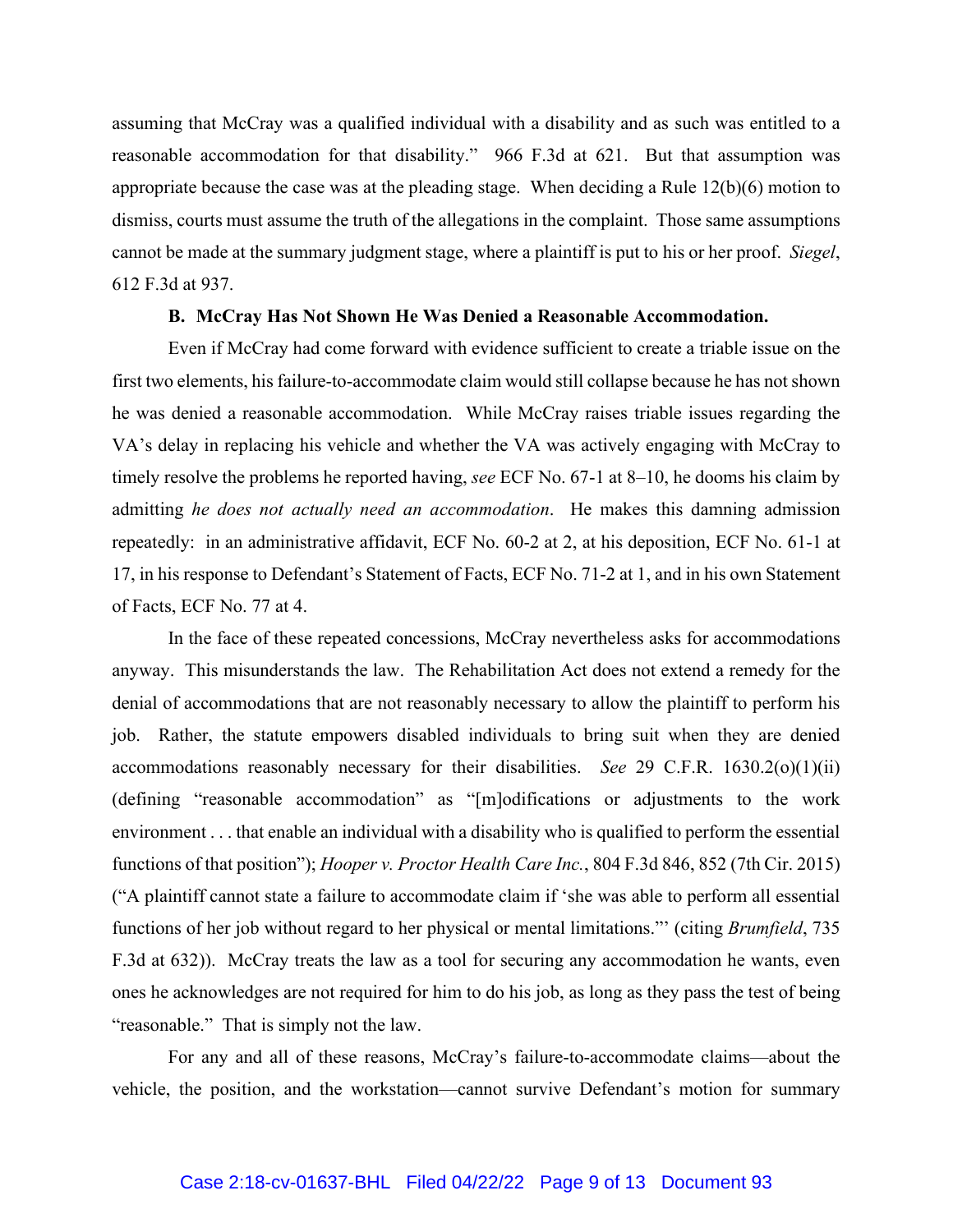judgment. The Court does not reach other issues raised by Defendant, such as whether McCray's claim regarding his request for a different vehicle was time-barred due to his failure to exhaust his administrative remedies, *see* ECF No. 62 at 5–6, or whether McCray's request for a different position fails because he never showed a different position was available. *See id.* at 10–11.

# **II. McCray's Retaliation Claims Fail for Lack of Proof of Any Adverse Employment Action or Causality.**

McCray also brings two claims for retaliation, alleging that the VA failed to transfer him both to a new position and to a new workstation in retaliation for his having filed EEO complaints against his supervisor. To support his claims, McCray "must provide evidence that: (1) [he] engaged in protected conduct; (2) . . . [he] was subjected to an adverse employment action; and (3) . . . the protected conduct caused the adverse employment action." *Kurowski v. Shinseki*, 557 F. App'x 549, 553 (7th Cir. 2014) (citing *Povey v. City of Jeffersonville*, 697 F.3d 619, 624 (7th Cir. 2012)); *see* ECF No. 67-1 at 10–11.

McCray's retaliation claims are scant on detail. In the Amended Complaint, only one line hints at them: "Upon information and belief, Defendant would have accommodated Plaintiff were it not for Plaintiff's earlier oppositional, protected complaints." ECF No. 49 at 17; *see also id.* at 14. In the Statement of Facts he filed in opposition to summary judgment, he offers another clue: "I complained about my supervisor . . . multiple times and beginning in January of 2011 and [sic] I believe she is the reason for the failures to accommodate my disabilities." ECF No. 77 at 15 ¶ 37. McCray's Summary Judgment Declaration contains the best articulation of the claims: "In January of 2011, Dr. Williams became my supervisor. I filed an EEO Complaint against her in September of that year. For 6 months, supervision was then switched from her to [someone else]. Then, after the case was resolved in February of 2012, she became the supervisor again. This is a large part of why I believe Dr. Williams refused to accommodate me less than six months later." ECF No. 67-5 at 7. *See also* ECF No. 67-1 at 10–11.

Piecing it together, McCray's narrative of events is that he filed an EEO complaint against his supervisor in September 2011, she was temporarily removed from her supervisory role, and then, six months after her reinstatement, she began a series of retaliatory actions against McCray, starting with her delays in accommodating his vehicle requests. After McCray initiated another EEO complaint against her in August 2013, she retaliated again, this time denying his requests for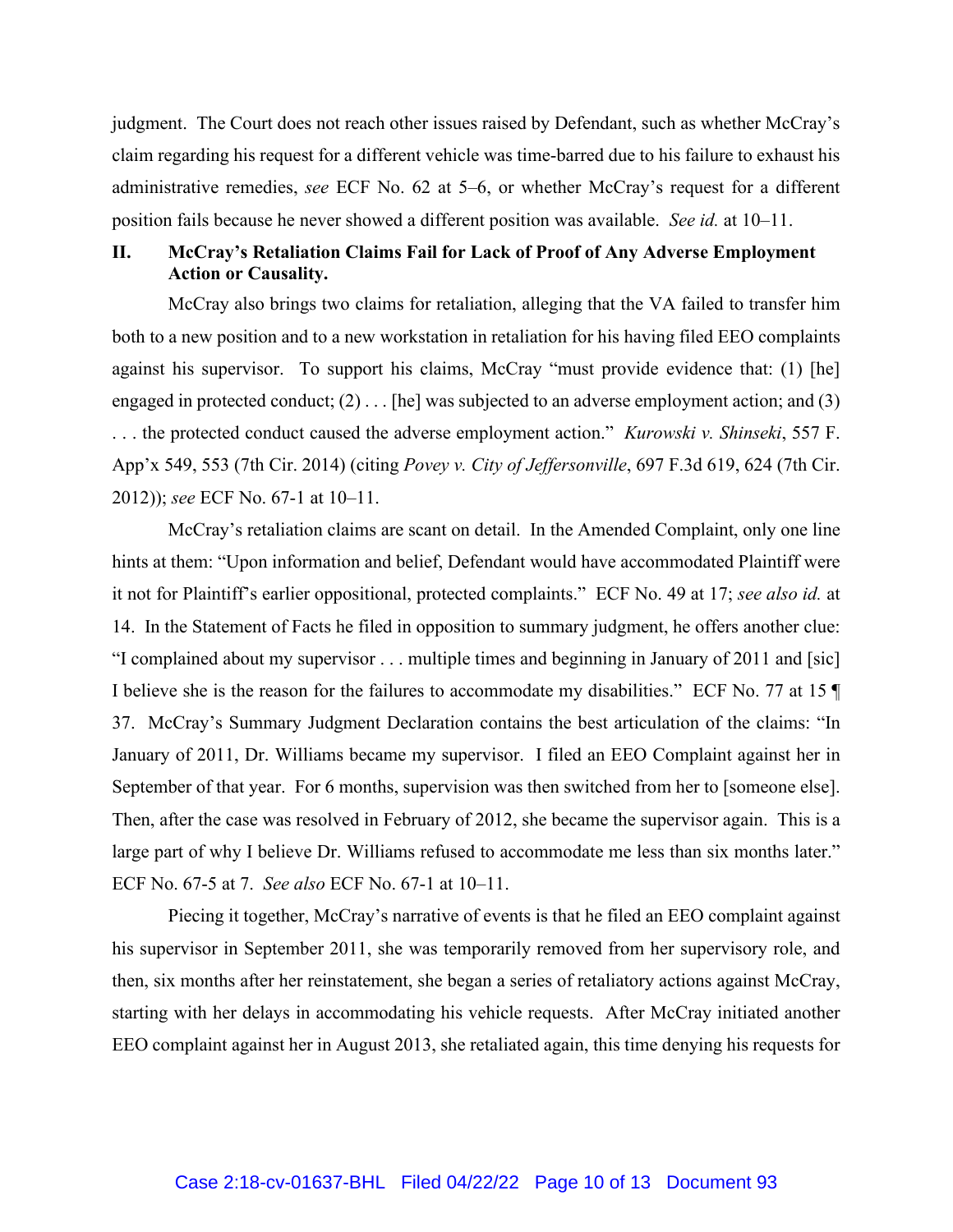position and workstation transfers later that year in November.[2](#page-10-0) There are two problems with this story. First, McCray does not show that he suffered an actual "adverse employment action" within the meaning of retaliation law; not all denials of transfer requests fall within the meaning of this term. Second, and in any event, he has also failed to come forward with evidence that his engagement in protected activity caused the denial of his transfer requests.

As to the first problem, the law is clear that an "adverse employment action is a 'significant change in employment status, such as hiring, firing, failing to promote, reassignment with significantly different responsibilities, or a decision causing a significant change in benefits." *Sanford v. Thor Indus., Inc.*, 286 F. Supp. 3d 938, 948–49 (N.D. Ind. 2018) (quoting *Chaudhry v. Nucor Steel–Indiana*, 546 F.3d 832, 838 (7th Cir. 2008)) (citations omitted). McCray says that the denials of his transfer requests were significant changes in his employment status. As a matter of established law, they were not. McCray requested transfers to a new position and to a new workstation but admits he did not need them as accommodations for his disabilities. And, the Seventh Circuit has long held that denials of lateral transfers do not constitute cognizable adverse employment actions. *See Dandy v. United Parcel Serv., Inc.*, 388 F.3d 263, 275 (7th Cir. 2004) (citations omitted).

As to the second problem with his retaliation claims, even if McCray had evidence that he suffered an adverse employment action, he offers only speculation on causation. In fact, McCray admits in his declaration, "I do not know Dr. Williams' role with respect to my request for reassignment or change in office." ECF No. 67-5 at 9. Similarly, in response to Defendant's statement that "Williams was not involved in the decision to not reassign McCray or move his office," ECF No. 71-2 at 5, McCray states that he "is not aware of Dr. Williams' role in [the] denial of reassignment or change in office." ECF No. 71-2 at 5. A jury would thus be left to guess in connecting the dots between two EEO complaints against Williams and the decisions to deny McCray's transfer requests. The record contains no evidence indicating Williams played any part in these decisions. McCray's speculative assertions are not enough at the summary judgment stage. *See Khungar v. Access Cmty. Health Network*, 985 F.3d 565, 573 (7th Cir. 2021) ("[S]peculation is not sufficient to survive summary judgment[.]" (citations omitted)).

<span id="page-10-0"></span><sup>&</sup>lt;sup>2</sup> McCray alleges retaliation only in connection with his rejected attempts to transfer positions and workstations. ECF No. 49 at 13–14, 16–17. He has not pleaded a retaliation claim based on the delayed vehicle accommodation. It is therefore perplexing that his best articulation of his retaliation claim, ECF No. 67-5 at 7, focuses on the delayed vehicle accommodation.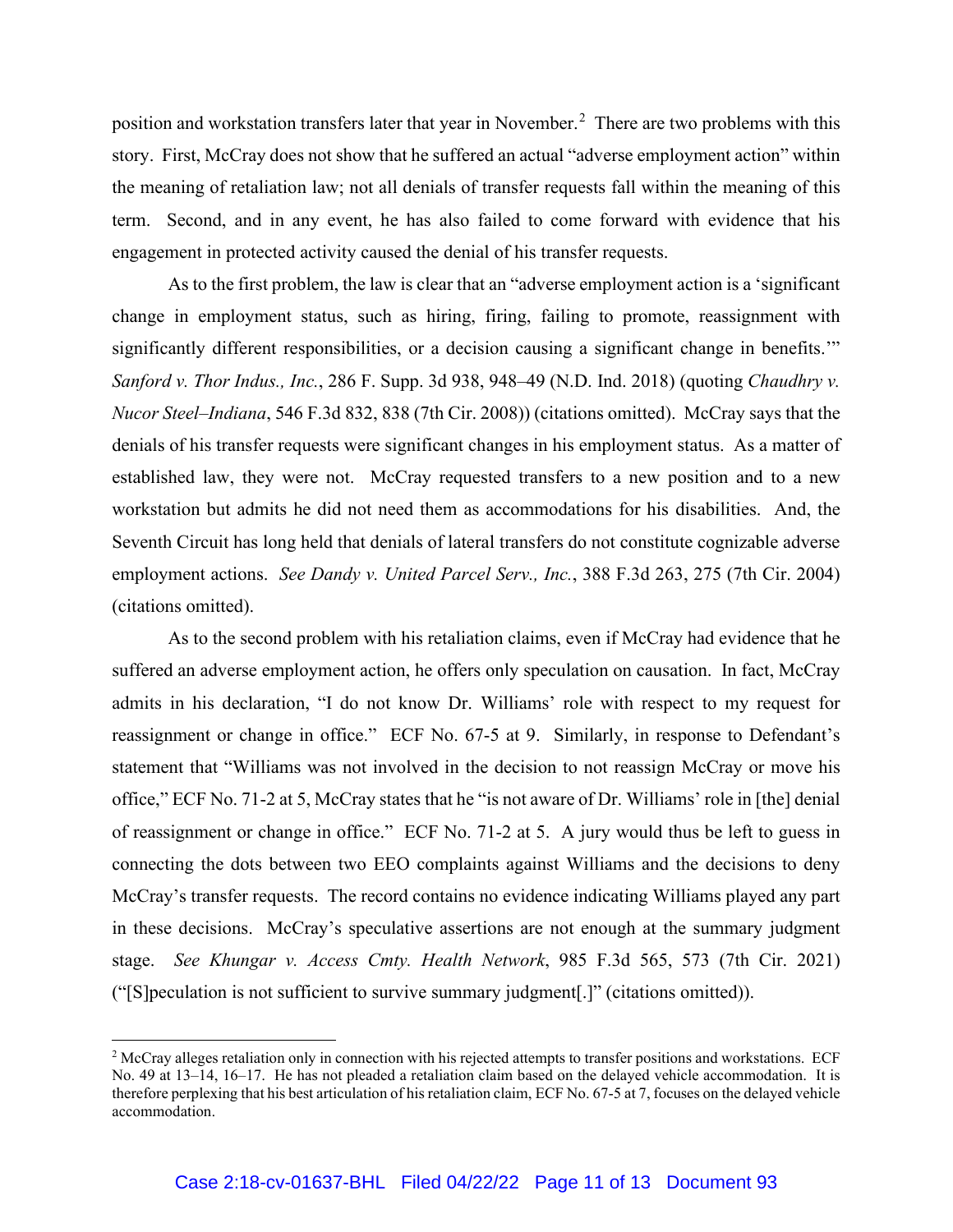**III. McCray's Hostile-Work-Environment Claims Fail Because He Does Not Show He Suffered Harassment on the Basis of His Being Disabled.**

McCray's last two claims are for hostile work environment. "To survive summary judgment, plaintiffs [bringing hostile-work-environment claims under the Rehabilitation Act] must present evidence that: '(1) they were subject to unwelcome harassment; (2) the harassment was based on their [disability]; (3) the harassment was so severe or pervasive as to alter the conditions of employment and create a hostile or abusive working environment; and (4) there is a basis for employer liability.'" *Ford v. Marion Cty. Sheriff's Off.*, 942 F.3d 839, 856 (7th Cir. 2019) (citing *Johnson v. Advocate Health & Hosps. Corp.*, 892 F.3d 887, 900 (7th Cir. 2018)).

McCray focuses on only three of these four elements, arguing that Defendant's alleged refusals to reasonably accommodate McCray's disabilities created "a hostile work environment that . . . caused [him] physical pain and mental anguish." ECF No. 67-5 at 9; *see also* ECF No. 49 at 14–15, 17–18; ECF No. 67-1 at 10. But, as explained above, McCray has admitted he could do his job without these accommodations and thus the VA's denials of McCray's requests were not failures to accommodate his disabilities. They were denials of things he wanted but did not need. They are not sufficient to support a hostile-work-environment claim.

Even if the Court were to assume that such discretionary denials could amount to severe and pervasive harassment under the Rehabilitation Act, McCray would still fall short in supporting his claim because he offers no argument or evidence on the second element—he does not show that the alleged harassment he faced was based on his disability. McCray offers no proof that Defendant's alleged refusals to reasonably accommodate his disabilities were based on his disabilities. Nor does he provide any evidence that he otherwise faced harassment that was based on his having a disability. The only possible exception to this is McCray's 2013 EEO complaint, filed with the Court by the Defendant. ECF No. 60-1. In that document McCray includes "harassment" as one of his claims, and lists the following as the basis for his claims: "discrimination, race, gender, disability." *Id.* The document does not clearly state that McCray was suffering harassment on the basis of his disabilities. Even if it did, this meager evidence sifted out of a filing provided by the opposing party does not carry the burden for McCray, who otherwise completely forgets to address, let alone support, this necessary element of his claim.